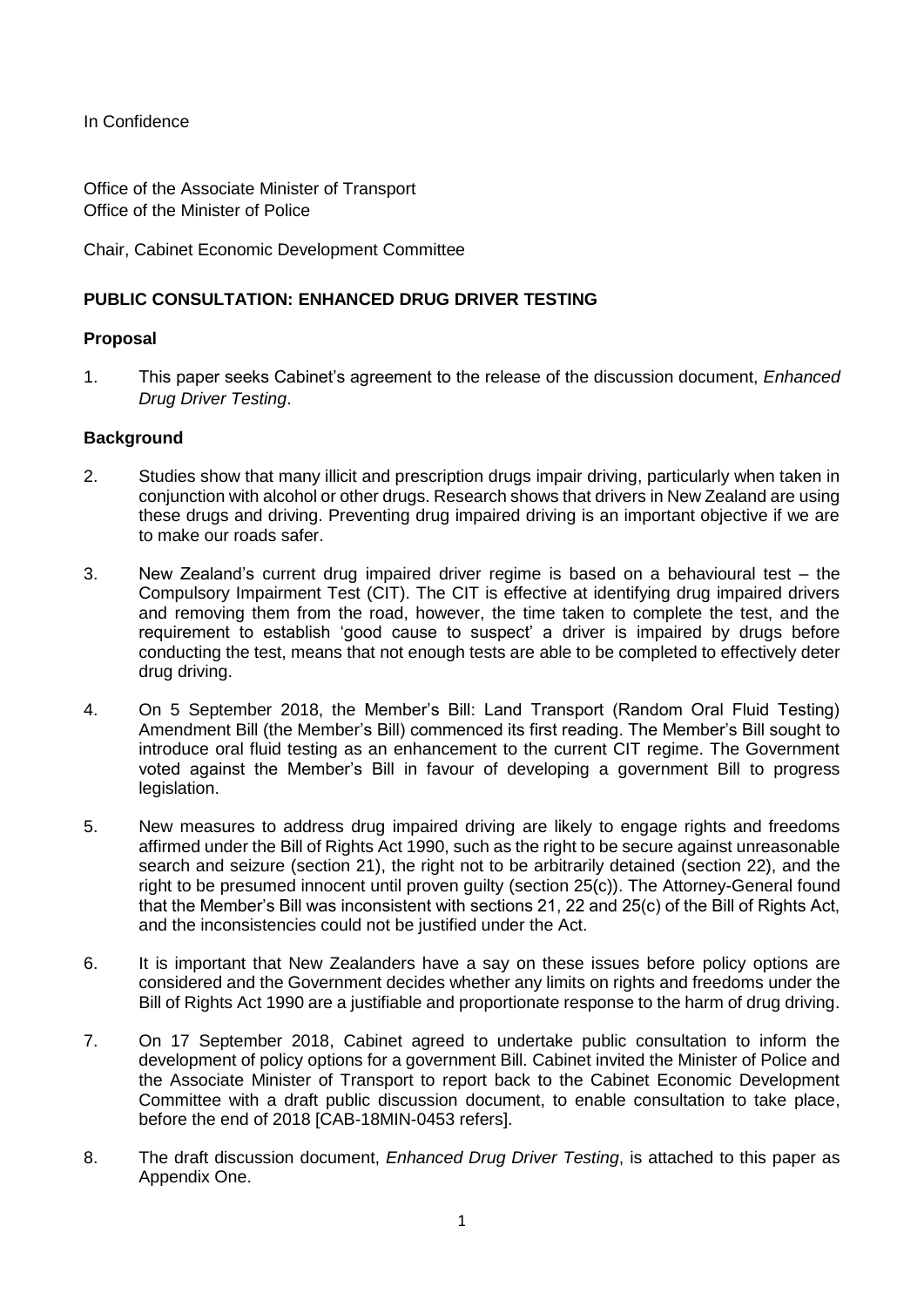# **Objectives of drug impaired driver detection and enforcement**

- 9. On 17 September 2018, Cabinet agreed that a more effective drug impaired driver detection regime should support the following objectives:
	- deter people from driving while impaired;
	- remove drug impaired drivers from the road;
	- sanction drug impaired drivers in a way that is proportionate with risk;
	- be consistent with the National Drug Policy 2015-2020; and
	- not unjustifiably limit rights affirmed by the New Zealand Bill of Rights Act 1990.

### **Matters for consultation**

- 10. Cabinet agreed that public consultation should be undertaken on the following matters:
	- methods of testing for the presence of drugs or levels of drugs, for example oral fluid or blood testing;
	- the types of drugs that may be tested for and the process for prescribing them;
	- the circumstances in which drivers may be tested for drug driving, for example, randomly, following a crash, or when there is 'good cause to suspect';
	- the evidence that would be required to establish that an offence has been committed; and
	- the sanctions that might apply to offences of drug driving, for example, criminal or infringement penalties.
- 11. In addition to these matters, the discussion document seeks feedback on non-enforcement options for addressing drug driving. It highlights that, at its core, drug use is a health issue with impacts on a number of other sectors.

### **Public consultation period**

12. Subject to Cabinet's approval of the discussion document, we propose to consult the public over a period of 6 weeks commencing in March 2019. This will include workshops with stakeholders with an interest in drug driving.

# **Consultation**

13. The following departments were consulted during the development of this paper and the discussion document: New Zealand Police, NZ Transport Agency, Ministry of Justice, Ministry of Health, Ministry of Social Development, Ministry of Business, Innovation and Employment, Department of Corrections, ACC, Treasury, Te Puni Kōkiri, and WorkSafe New Zealand. The Department of the Prime Minister and Cabinet was informed of the paper.

### **Financial Implications**

14. There are no financial, fiscal or economic implications arising directly from this paper. The proposed public consultation will inform the development of policy options with financial implications to be addressed in future papers.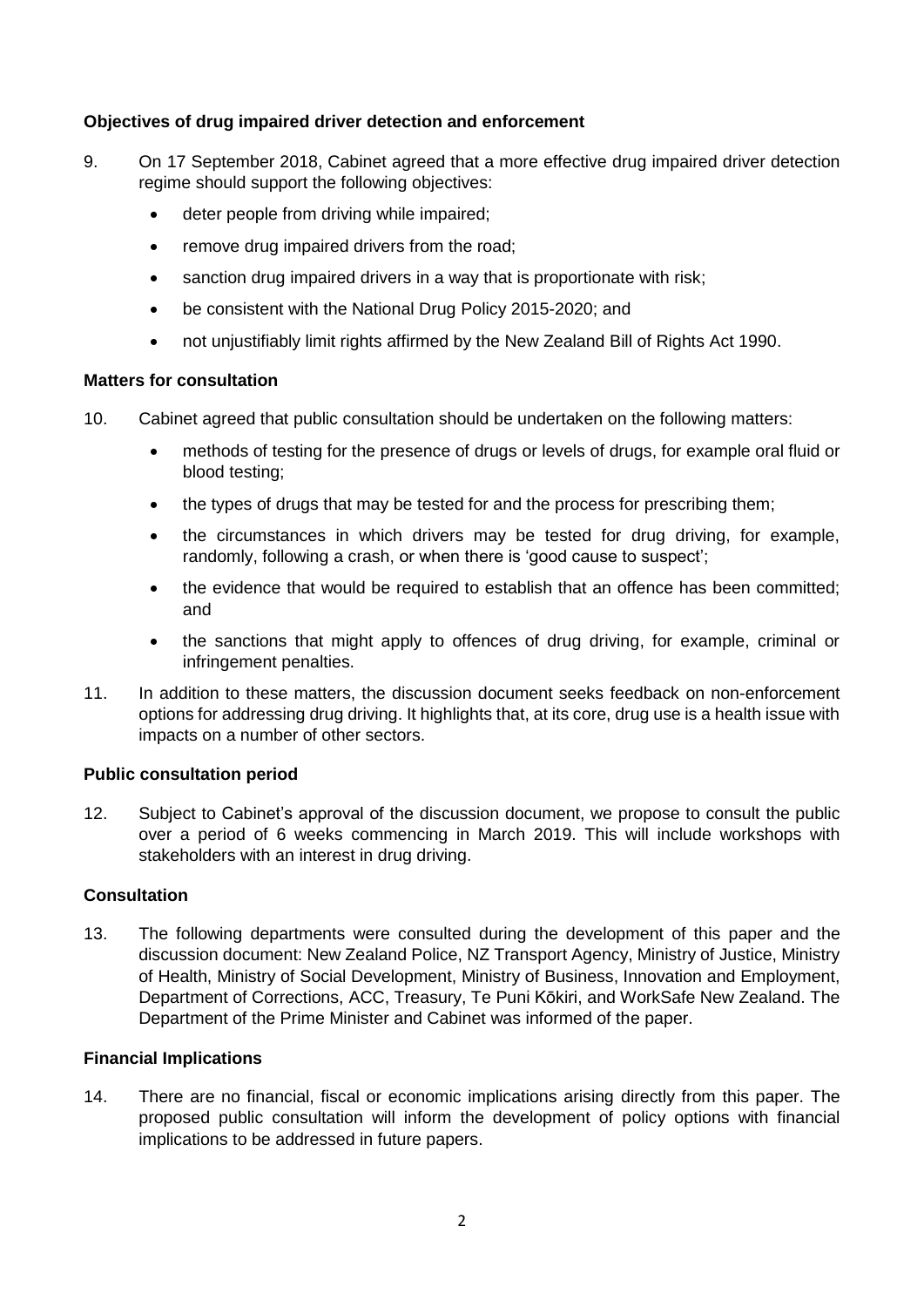# **Legislative Implications**

15. There are no legislative implications arising directly from this paper. The proposed public consultation will inform the development of policy options with legislative implications to be addressed in future papers.

# **Impact Analysis**

- 16. The Ministry of Transport has previously prepared two Regulatory Impact Statements (RISs) in relation to proposals to address drug driving. The Regulatory Quality Team at he Treasury agrees that no formal separate Regulatory Impact Assessment (RIA) is required in support of the proposal to undertake a public consultation process to seek the public's views on the design of enhancements to New Zealand's current drug driver regime.
- 17. Treasury advises that extensive RIA analysis already undertaken has enabled the preparation of a full and informative discussion document, leading in turn to a well-informed public debate and eventually a well-evidenced RIA in support of any regulatory proposals.
- 18. In September 2018, we advised the Cabinet Economic Development Committee that we intended to provide an updated RIA and cost-benefit analysis (CBA) with the draft public discussion document. However, for the reasons identified by Treasury above, and because the discussion document does not identify discrete policy options, we now propose to provide the updated RIA and CBA when firm regulatory proposals are developed following consultation.

# **Human Rights**

19. This paper does not include policy proposals, however, the matters proposed for consultation do have human rights implications. New measures to address drug impaired driving are likely to engage rights and freedoms affirmed under the Bill of Rights Act 1990, such as the rights to be secure against unreasonable search and seizure (section 21), not to be arbitrarily arrested or detained (section 22), and to be presumed innocent until proved guilty (section 25(c)). These matters will be addressed more fully in future papers, prior to any policy decisions.

### **Gender Implications**

20. There are no gender implications arising directly from this paper. The proposed public consultation will inform the development of policy options with gender implications to be considered in future papers.

# **Disability Perspective**

21. There are no disability implications arising directly from this paper. The proposed public consultation will inform the development of policy options with disability perspectives to be considered in future papers.

# **Publicity**

22. Subject to Cabinet's agreement to our proposed approach to consultation, we propose to jointly announce the public consultation process in February 2019.